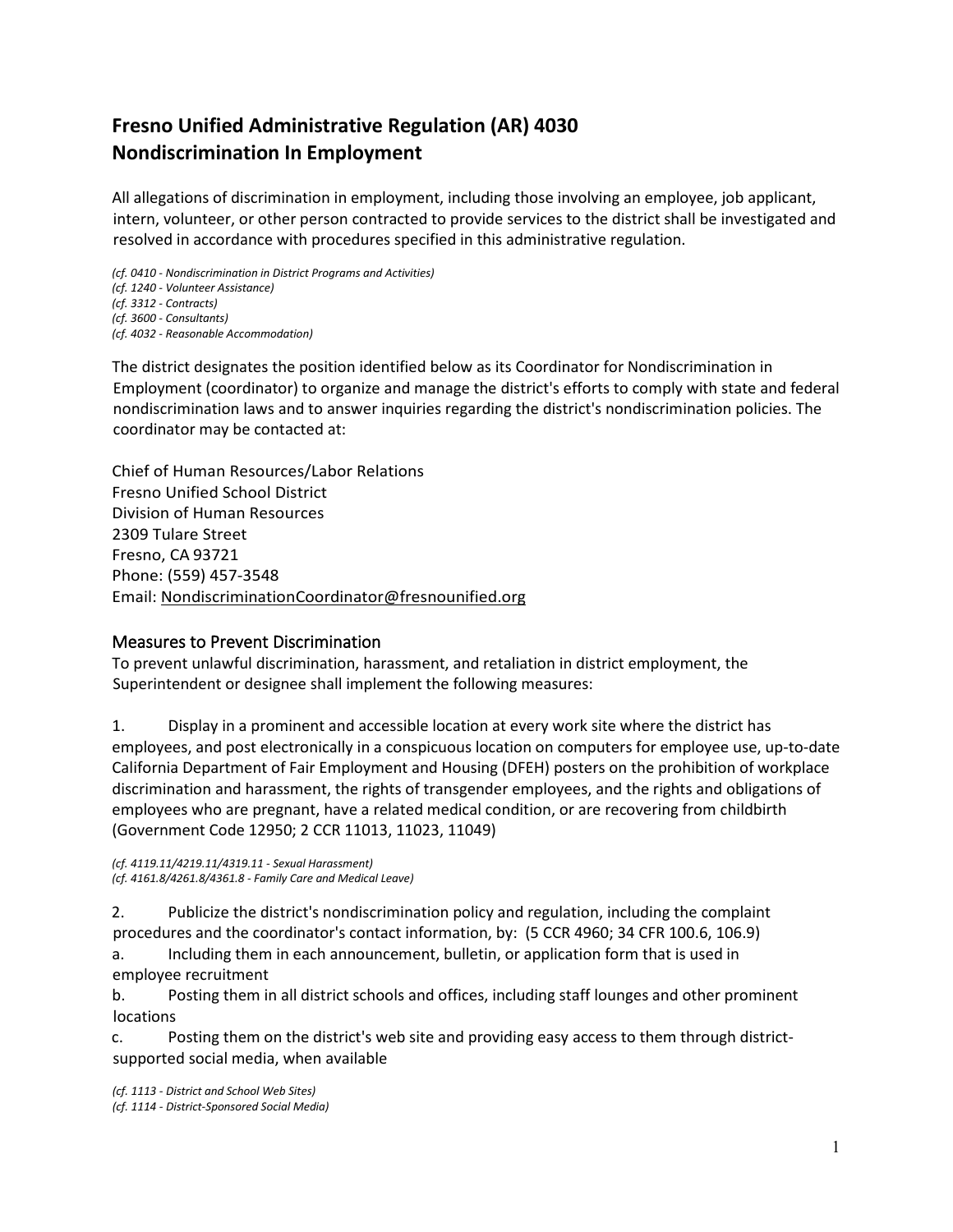*(cf. 4111/4211/4311 - Recruitment and Selection)*

3. Disseminate the district's nondiscrimination policy and administrative regulation to all employees by one or more of the following methods: (2 CCR 11023)

a. Printing and providing a copy to all employees, with an acknowledgment form for each employee to sign and return

b. Sending a copy via email with an acknowledgment return form

c. Posting a copy on the district intranet with a tracking system ensuring all employees have read and acknowledged receipt of the policies

d. Discussing the policy and regulation with employees upon hire and/or during a new hire orientation session

e. Any other way that ensures employees receive and understand the policy

*(cf. 4112.9/4212.9/4312.9 - Employee Notifications)*

4. Provide to employees a handbook which contains information that clearly describes the district's nondiscrimination policy, procedures for filing a complaint, and resources available to employees who believe they have been the victim of any discriminatory or harassing behavior

5. Provide training regarding the district's nondiscrimination policy, including what constitutes unlawful discrimination, harassment, and retaliation and how and to whom a report of an incident should be made

The district may also provide bystander intervention training to employees which includes information and practical guidance on how to recognize potentially problematic behaviors and which may motivate them to take action when they observe such behaviors. The training and education may include exercises to provide employees with the skills and confidence to intervene as appropriate and to provide them with resources they can call upon that support their intervention. (Government Code 12950.2)

*(cf. 4131 - Staff Development) (cf. 4231 - Staff Development) (cf. 4331 - Staff Development)*

6. Periodically review the district's recruitment, hiring, and promotion processes and regularly monitor the terms, conditions, and privileges of employment to ensure district compliance with law

7. For any district facility where 10 percent of employees have a language other than English as their spoken language, translate the policy into every language spoken by at least 10 percent of the workforce (2 CCR 11023)

## Complaint Procedure

Complaints alleging conduct that meets the federal definition of sexual harassment in 34 CFR 106.30 must be investigated using the Administrative Regulation 4119.12/4219.12/4319.12, "Title IX Sexual Harassment Complaint Procedures." Title IX sexual harassment includes (1) a district employee conditioning the provision of a district aid, benefit, or service on an individual's participation in unwelcome sexual conduct; (2) unwelcome conduct determined by a reasonable person to be so severe, pervasive, and objectively offensive that it effectively denies a person equal access to the district's education program or activity; or (3) sexual assault, dating violence, domestic violence, or stalking as defined in 20 USC 1092 and 34 USC 12291)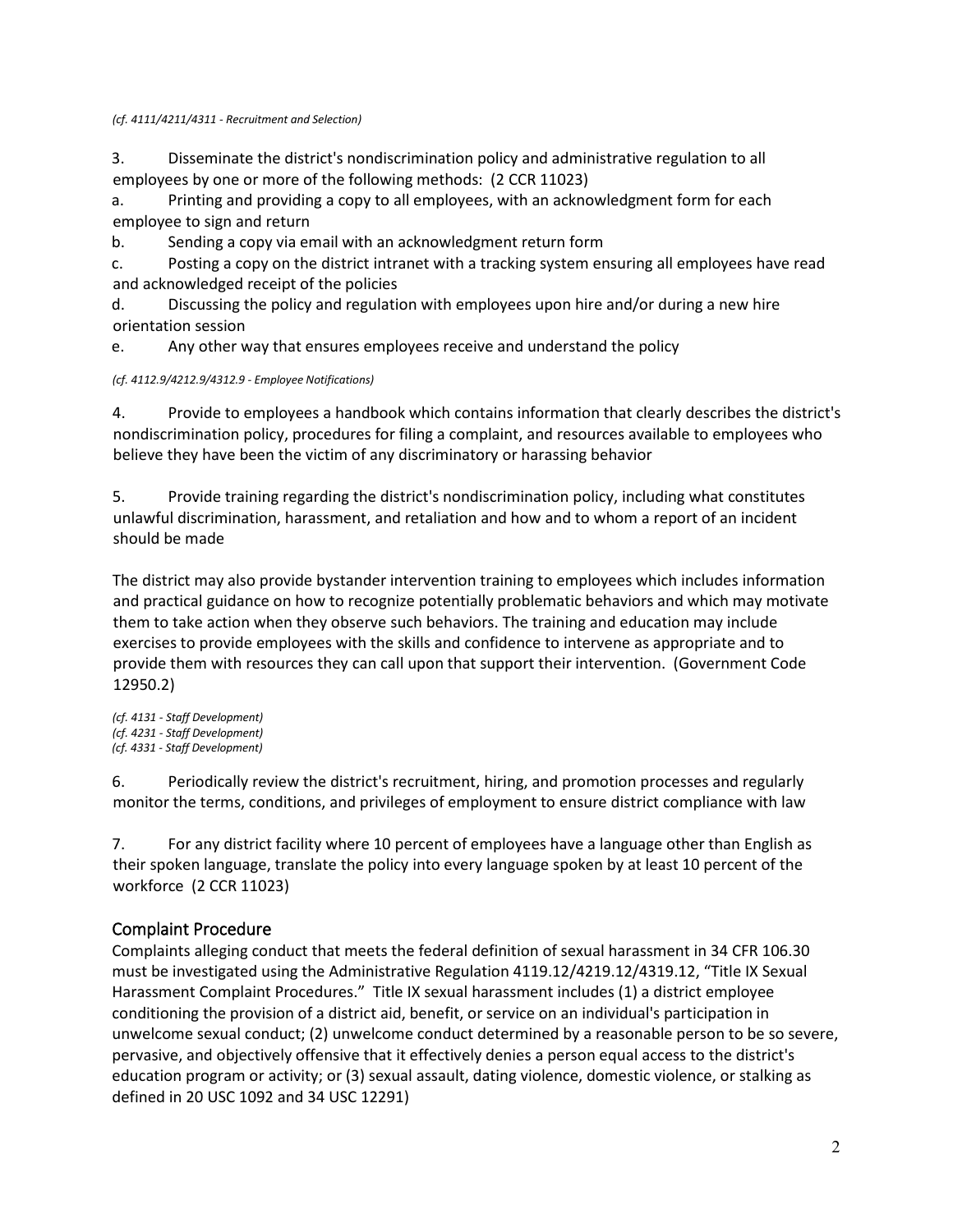The following procedures shall apply to complaints of sexual harassment that do not meet the Title IX definition as specified above, and all other complaints alleging unlawful discrimination or harassment on the basis of any of the characteristics listed in Board Policy 4030, i.e., an employee's actual or perceived race, color, ancestry, national origin, age, religious creed, marital status, pregnancy, physical or mental disability, medical condition, genetic information, military and veteran status, sex , sexual orientation, gender, gender identity, or association with a person or group with one or more of these actual or perceived characteristics.

1. Notice and Receipt of Complaint: A complainant may inform a direct supervisor, another supervisor, the coordinator, the Superintendent or, if available, a complaint hotline or an ombudsman. The complainant's direct supervisor may be bypassed in filing a complaint when the supervisor is the subject of the complaint.

The complainant may first attempt to resolve the situation informally with the complainant's supervisor before filing a written complaint.

A supervisor or manager who has received information about an incident of discrimination or harassment, or has observed such an incident, shall report it to the coordinator, whether or not the complainant files a written complaint.

The written complaint should contain the complainant's name, the name of the individual who allegedly committed the act, a description of the incident, the date and location where the incident occurred, any witnesses who may have relevant information, any available evidence of the discrimination or harassment, and any other pertinent information which may assist in investigating and resolving the complaint.

2. Investigation Process: The coordinator shall initiate an impartial investigation of an allegation of discrimination or harassment within five business days of receiving notice of the alleged discriminatory or harassing behavior, regardless of whether a written complaint has been filed or whether the written complaint is complete, or within five business days after written notice is sent dismissing a complaint on the grounds that the alleged conduct does not constitute sexual harassment as defined in Title IX and set forth in Administrative Regulation 4119.12/4219.12/ 4319.12.

The coordinator shall meet with the complainant to describe the district's complaint procedure and discuss the actions being sought by the complainant in response to the allegation. The coordinator shall inform the complainant that the investigation of the allegations will be fair, timely, and thorough and will be conducted in a manner that provides all parties due process and reaches reasonable conclusions based on the evidence collected. The coordinator shall also inform the parties that the investigation will be kept confidential to the extent possible, but that some information may be disclosed as necessary to conduct an effective investigation.

*(cf. 3580 - District Records) (cf. 4112.6/4212.6/4312.6 - Personnel Files) (cf. 4119.23/4219.23/4319.23 - Unauthorized Release of Confidential/Privileged Information)*

If the coordinator determines that a detailed fact-finding investigation is necessary, the investigation shall begin immediately. As part of this investigation, the coordinator should interview the complainant, the person accused, and other persons who could be expected to have relevant information.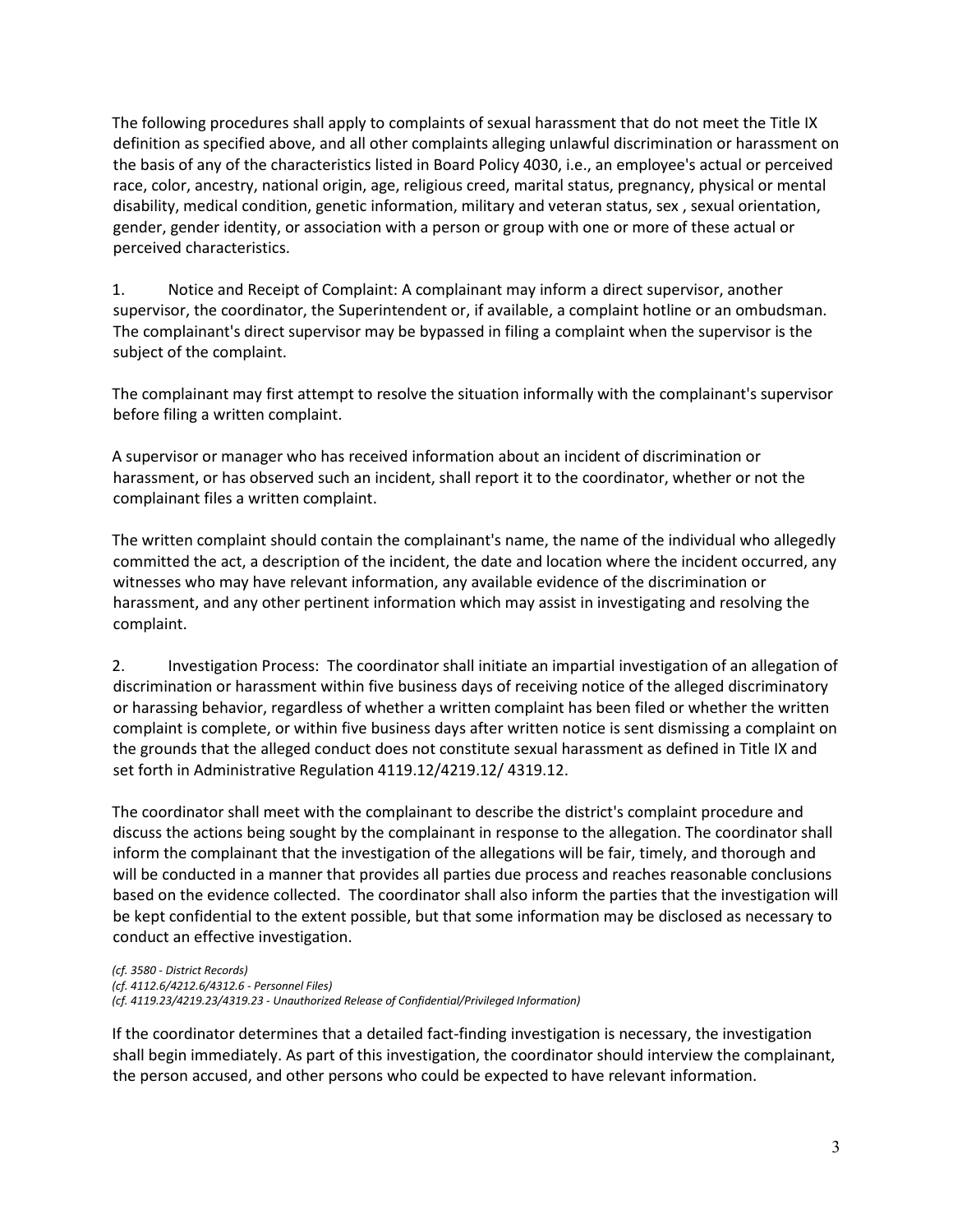The coordinator shall track and document the progress of the investigation to ensure reasonable progress and shall inform the parties as necessary.

When necessary to carry out the investigation or to protect employee safety, the coordinator may discuss the complaint with the Superintendent or designee, district legal counsel, or the district's risk manager.

The coordinator shall also determine whether interim measures, such as scheduling changes, transfers, or leaves, need to be taken before the investigation is completed in order to prevent further incidents. The coordinator shall ensure that such interim measures do not constitute retaliation.

3. Written Report on Findings and Remedial/Corrective Action: No more than 60 calendar days after receiving the complaint, the coordinator shall conclude the investigation and prepare a written report of the findings. This timeline may be extended for good cause. If an extension is needed, the coordinator shall notify the parties and explain the reasons for the extension.

The report shall include the decision and the reasons for the decision and shall summarize the steps taken during the investigation. If a determination has been made that discrimination or harassment occurred, the report shall also include any corrective action(s) that have been or will be taken to address the behavior, provide appropriate options for remedial actions and resolutions for the complainant, and ensure that retaliation or further discrimination or harassment is prevented. The report shall be presented to the Superintendent or designee.

A summary of the findings shall be presented to the complainant and the person accused.

### 4. Appeal to the Governing Board:

The complainant or the person accused may appeal any findings to the Board within 10 business days of receiving the written report of the coordinator's findings. As soon as possible thereafter, the Board President or designee shall appoint a Board subcommittee consisting of no more than three Board members to review the written report of findings and all other information or documents provided by the coordinator related to the investigation.

The subcommittee shall present its written recommendation to the full Board in closed session as soon as reasonably practical, but no event later than the third regular Board meeting following receipt of the appeal. If the Board decides to accept the subcommittee's recommendation without any further proceedings, the Board's decision shall be final upon written notice to the complainant and the accused.

Alternatively, if the Board decides that a conference with the complainant and the accused is warranted prior to rendering a decision on the subcommittee's recommendation, the complainant and accused will be invited to the next regularly scheduled closed session. The conference with the Board shall not be an evidentiary hearing and neither party shall be permitted to call witnesses. The complainant and the accused, either themselves or through their representatives, shall have an opportunity to address the Board, present any arguments for or against the appeal and answer any questions.

Following this closed session conference, the Board shall either accept the subcommittee's recommendation or render its own decision on the appeal. The Board's decision shall be final upon written notice to the complainant and the accused.